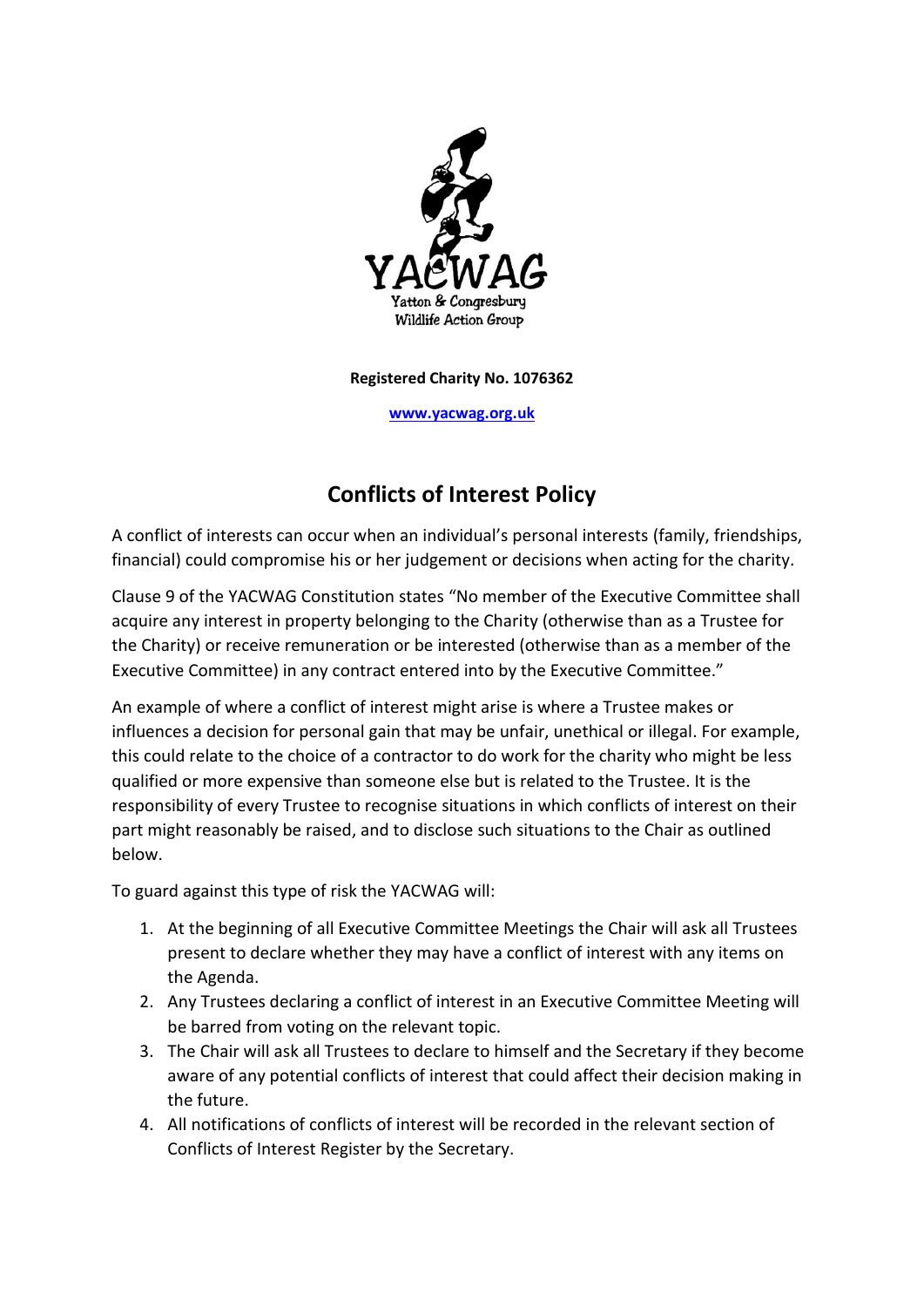- 5. The Conflicts of Interest Register will be available for inspection by any member of YACWAG.
- 6. Any declared conflicts of interest may be recorded in the Annual Accounts as required under the Accounting Rules.

## **Date Approved: 12th January 2022**

**Next Review: 2025**